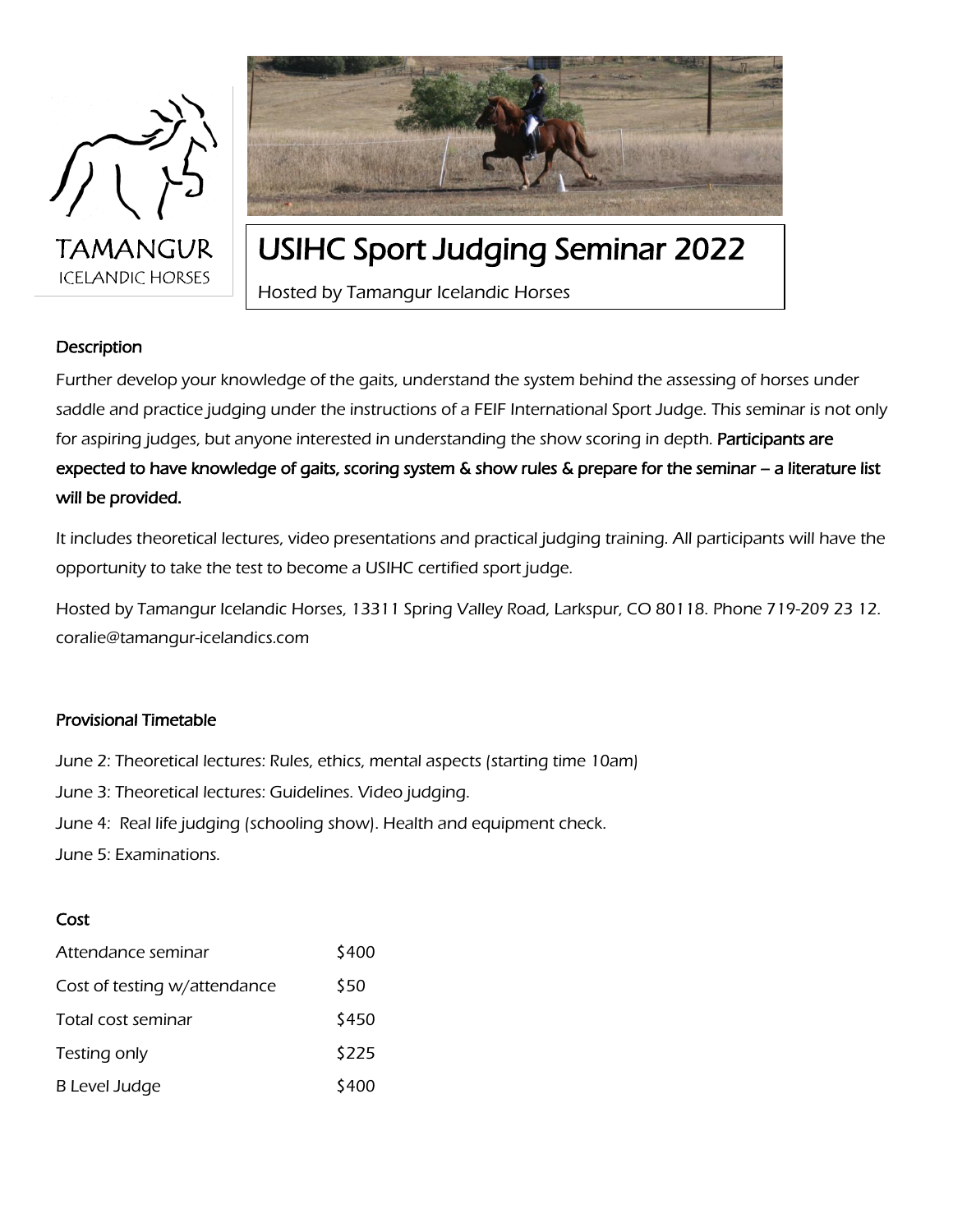



## USIHC Sport Judging Seminar 2022

Hosted by Tamangur Icelandic Horses

### Signup for the USIHC Sport Judging Seminar 2022

| Name:                |                                                                                                                                                                                       |                   |  |                                                                         |
|----------------------|---------------------------------------------------------------------------------------------------------------------------------------------------------------------------------------|-------------------|--|-------------------------------------------------------------------------|
| Address:             |                                                                                                                                                                                       |                   |  |                                                                         |
| Phone:               |                                                                                                                                                                                       |                   |  |                                                                         |
| Email:               |                                                                                                                                                                                       |                   |  |                                                                         |
| <b>USIHC</b> member: | Yes                                                                                                                                                                                   | <b>No</b>         |  |                                                                         |
| Type of attendance:  | Seminar only<br><b>B</b> Level Judge                                                                                                                                                  | Seminar & Testing |  | <b>Testing Only</b>                                                     |
| Down-payment         | \$225 Non-refundable, unless seminar is cancelled or attendance is not possible<br>due to reasons directly related to Covid-19 (illness, official travel restrictions,<br>quarantine) |                   |  |                                                                         |
|                      | PayPal)                                                                                                                                                                               |                   |  | Personal Check #_______ made out to Tamangur LLC or Venmo @Tamangur (No |
| Signature & Date     |                                                                                                                                                                                       |                   |  |                                                                         |

Please return sign-up sheet to [coralie@tamangur-icelandics.com](mailto:coralie@tamangur-icelandics.com) or

Tamangur LLC, 13311 Spring Valley Road, Larkspur, CO 80118.